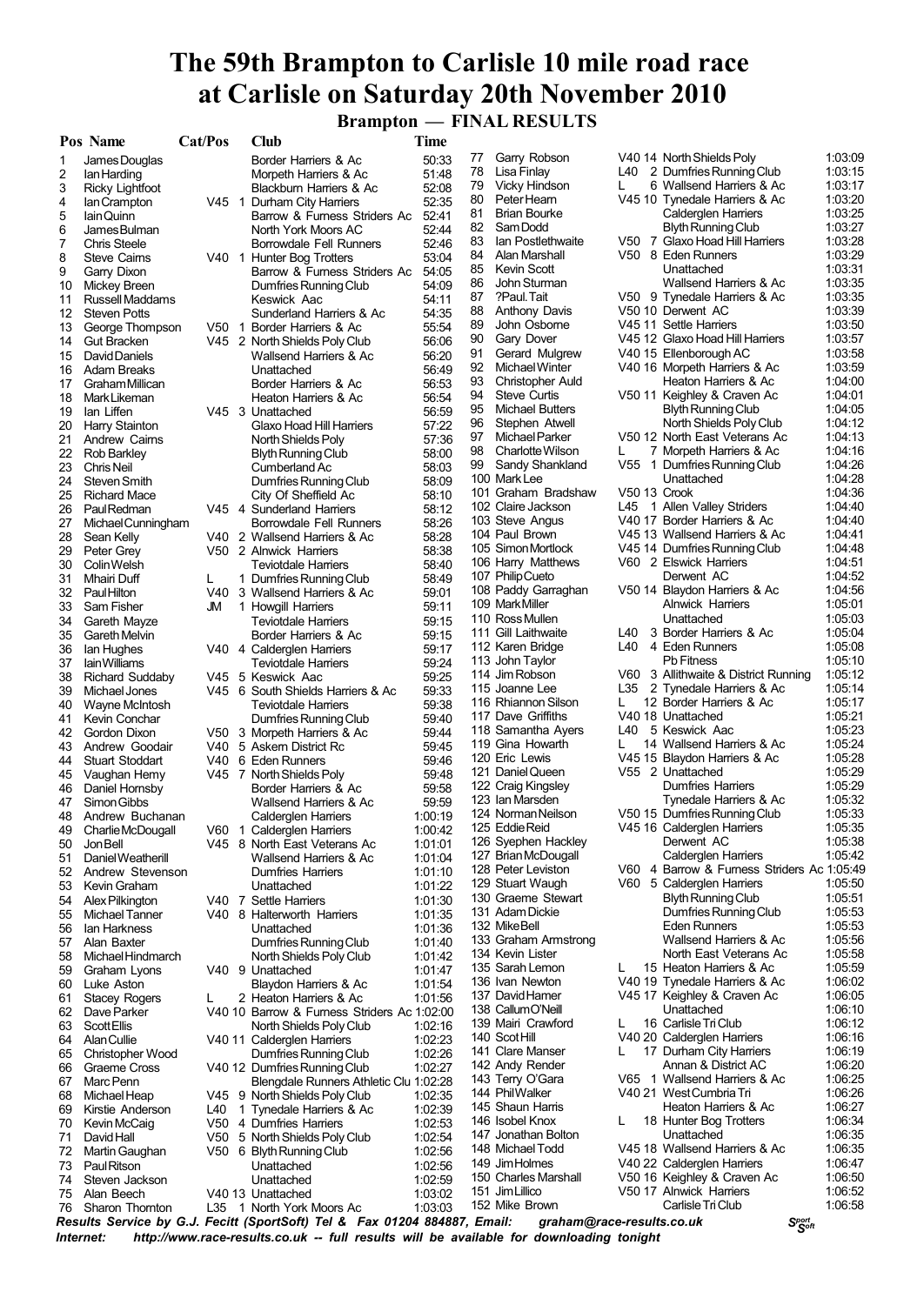165 Darren Bone 183 Annie Sheppard L35 190 Stephen Barnes<br>191 Andrew Stansfield 230 Chris Leahy 231 Stuart Priestley Unattached 1:12:43 232 Gerard Mullen V50 25 Calderglen Harriers 1:12:50

153 John Woods Morpeth Harriers & Ac 1:07:02 154 Alasdair Duke **Dumfries Running Club** 1:07:06<br>155 Andy Henderson V55 3 Calderglen Harriers 1:07:12 V55 3 Calderglen Harriers 1:07:12<br>Keswick Age 156 John Waite **Keswick Aac 1:07:14**<br>157 Peter Holmback **Rivin Running Club** 1:07:21 157 PeterHolmback Blyth Running Club 1:07:21<br>158 Derek Reed V40 23 Wallsend Harriers & Ac 1:07:29 158 Derek Reed V40 23 Wallsend Harriers & Ac 1:07:29 159 KevinEllor V45 19 WestMidlandaPolice 1:07:32 Tynedale Harriers & Ac 161 Quentin Merritt V45 20 Keswick Aac 1:07:36<br>162 Stephen Hanley (Inattached 1:07:40) 162 Stephen Hanley Unattached 1:07:40<br>163 Jim Buick V45 21 Unattached 1:07:47 163 JimBuick V45 21 Unattached 1:07:47 **Dumfries Running Club** 1:07:53<br>
I Inattached 1:07:54 166 Alan Rowell V60 6 Durham City Harriers 1:07:55<br>167 Fiona Shenton L50 1 Elvet Striders 1:07:58 167 Fiona Shenton L50 1 Elvet Striders 1:07:58<br>168 Nigel Storev V40 24 Glaxo Hoad Hill Harriers 1:08:08 168 Nigel Storey V40 24 Glaxo Hoad Hill Harriers 1:08:08 169 Allan Manson DumfriesRunningClub 1:08:18 170 Steve Gillespie 1950 18 Blyth Running Club 1:08:24<br>171 Brian Carroll 1:08:28 Nunderland Strollers 1:08:28 171 BrianCarroll V45 22 Sunderland Strollers 1:08:28 172 Stephen Phimister V40 25 Calderglen Harriers 1:08:34<br>173 Rov Baker Sunderland Harriers 1:08:41 173 Roy Baker Sunderland Harriers 1:08:41<br>174 Paul Tait 1750 19 Tynedale Harriers & Ac 1:08:43 174 ?Paul.Tait V50 19 Tynedale Harriers & Ac 1:08:43 175 RobKirtley V40 26 Wallsend Harriers & Ac 1:08:44 176 Alice Chittenden L 20 Borrowdale Fell Runners 1:08:45<br>177 Kevin Bowman V45 23 Unattached 1:08:47 V45 23 Unattached 178 Daniel Ibbotson V40 27 Border Harriers & Ac 1:08:48 179 Joanne McEvoy L 21 Calderglen Harriers 1:08:50 180 Ian Richardson V60 7 NorthShields PolyClub 1:08:51 181 Angela Armstrong L 22 Border Harriers & Ac 1:08:56<br>182 Louisa Tweedale L 23 Carlisle Tri Club 1:09:02 182 Louisa Tweedale L 23 Carlisle Tri Club 1:09:02<br>183 Annie Shennard L35 3 Unattached 1:09:07 184 Colin Banks Calderglen Harriers 1:09:10 185 PaulInskip V40 28 Heaton Harriers & Ac 1:09:16 186 MichaelMoore NorthShields PolyClub 1:09:23 North Shields Poly Club 188 Garry Bateson V45 24 Lonsdale Fell Runners 1:09:47 189 Kevin Scott V45 25 Eden Runners 1:09:48 191 Andrew Stansfield V45 26 Penny Lane Striders 1:09:58<br>192 Keith Frost 1:09:59 V50 21 Elswick Harriers 1:09:59 V50 21 Elswick Harriers 193 John Dawson V45 27 Keswick Aac 1:10:03 194 Toby Harling **194 Toby Harling Border Harriers & Ac** 1:10:04<br>195 Chris Stone **Blyth Running Club** 1:10:08 195 Chris Stone **Chris Christian Blyth Running Club** 1:10:08<br>196 Shaun Dodd **1:10:10**<br>Blyth Running Club 1:10:10 196 Shaun Dodd Blyth Running Club<br>197 Heather Christopher L40 6 Blyth Running Club L40 6 Blyth Running Club 1:10:14 198 EmmaWalton L35 4 Wallsend Harriers & Ac 1:10:20 199 Victoria Wells L 27 Durham City Harriers 1:10:26<br>200 David Graham V45 28 Unattached 1:10:27 200 DavidGraham V45 28 Unattached 1:10:27 201 John Evans V40 29 Unattached 1:10:32 V40 30 Wallsend Harriers & Ac 203 David Roberts V50 22 Blyth Running Club 1:10:41 204 Jane Chalmers L45 2 Unattached 1:10:45<br>205 Ian Pipes Carlisle Tri Club 1:10:47 205 IanPipes CarlisleTriClub 1:10:47 206 Michael Yule V40 31 Teviotdale Harriers 1:10:51 V50 23 Calderglen Harriers 208 KevinMitchell V40 32 Unattached 1:11:01 209 MichaelReid Unattached 1:11:09 210 TomPoulton Unattached 1:11:12 V50 24 Unattached 212 John McCrory V40 33 Black Hill Bounders 1:11:20 213 WilliamBuchanan V60 8 Calderglen Harriers 1:11:24 Glaxo Hoad Hill Harriers 215 George Stewart V45 29 Calderglen Harriers 1:11:33<br>216 Andrew Squires V45 30 Alnwick Harriers 1:11:36 V45 30 Alnwick Harriers 1:11:36 217 Ian Baxter V40 34 Blyth Running Club 1:11:39 218 PaulEilles V40 35 Derwentside 1:11:42 219 Ben Harper Unattached 1:11:43 V60 9 Blyth Running Club 221 RobertHallam V40 36 Gateshead Harriers & Ac 1:11:50 222 Stephen Purvis Wallsend Harriers & Ac 223 Elaine Liu L 29 Wallsend Harriers & Ac 1:11:56<br>224 Mark Fussell Consumer L Duattached 1:12:07 224 MarkFussell Unattached 1:12:07 3 Calderglen Harriers 226 BillRogers V45 31 Border Harriers & Ac 1:12:20 227 Derek Rose Unattached 1:12:21 228 Julie Bradshaw L50 2 Durham Fell Runners 1:12:23 229 David Bradley V55 4 BlythRunningClub 1:12:41

242 Paul Cowing<br>243 Richard Eastoe 254 David Harrison V50 29 Keswick Aac<br>255 Stephen Hill V40 38 Unattached 276 Annie Carrington L45 4 Settle Harriers<br>277 Peter Garnett V55 9 Border Harriers 310 William Doidge 312 Gregory Lambert V55 13 Lancaster & Morecambe Ac 1:17:41

233 Ernie Bryden V40 37 Annan & District AC 1:12:55 234 Bernie Gibson L40 7 Pb Fitness 1:12:56 235 JohnMallon V55 5 BlythRunningClub 1:12:59 236 Terry McCabe V60 10 BlythRunningClub 1:13:09 237 TonyMills V45 32 Unattached 1:13:10 238 John Bamforth V45 33 Unattached 1:13:13<br>239 Chrystal Skeldon L40 8 Wallsend Harriers & Ac 1:13:25 239 Chrystal Skeldon L40 8 Wallsend Harriers & Ac<br>240 Jim Fisher V50 26 Howgill Harriers 240 JimFisher V50 26 Howgill Harriers 1:13:32 241 Stephen Sewell Unattached 1:13:35 243 Richard Eastoe V55 6 Blengdale Runners Athletic Clu 1:13:38 244 Kenny Chambers Wallsend Harriers & Ac 1:13:39 245 Hugh Watson V65 2 Clydesdale Harriers<br>246 David Johnson V50 27 North Shields Poly Cl 246 David Johnson V50 27 NorthShields PolyClub 1:13:42 247 Patric Gilchrist V60 11 Keswick Aac 1:13:43 248 Paul Edwin Tynedale Harriers & Ac 1:13:47 249 NormanClark V55 7 Morpeth Harriers & Ac 1:13:49 250 John Green V45 34 Unattached 1:13:50<br>250 John Green V45 34 Unattached 1:13:50<br>251 Mike Stacev V50 28 I ow Fell Rc 1:13:55 250 V50 28 Low Fell Rc 1:13:55<br>113:57 Unattached 1:13:57 252 Ryan Ballantyne Unattached 1:13:57 253 Hazel Davies L40 9 Keswick Aac 1:14:05 255 StephenHill V40 38 Unattached 1:14:11 256 JohnBrettell V55 8 NorthShieldsPoly 1:14:12 V50 30 Unattached 258 Simon Cummins V45 35 Howgill Harriers 1:14:17 259 David Dodd L50 3 Darlington 1:14:18 260 Darren Noble Blyth Running Club 1:14:21 261 Laura Murphy L 36 Wallsend Harriers & Ac 1:14:22 5 Wallsend Harriers & Ac Unattached 263 Ross Queen Unattached 1:14:32 L 38 Wigton Road Runners 1:14:35 265 Christine Burns L 39 North Shields Poly Club 1:14:39 266 John McBride V50 31 Calderglen Harriers 1:14:44 V45 36 Dumfries Running Club 268 Mark Ashton V40 39 Unattached 1:14:54 269 MaryGoldsmith L50 4 Calderglen Harriers 1:14:56<br>270 Terry Herbert V60 12 North East Veterans Ac 1:14:57 V60 12 North East Veterans Ac 271 Alan Huggon V40 40 Unattached 1:15:04 L 41 Wallsend Harriers & Ac 1:15:06<br>V40 41 Unattached 1:15:08 273 Dominic Treetops V40 41 Unattached 1:15:08 274 Christopher Hartley V45 37 Unattached 1:15:09<br>275 Andrew Shotton V45 38 Sunderland Strollers 1:15:11 275 Andrew Shotton V45 38 Sunderland Strollers 1:15:11 V55 9 Border Harriers & Ac 1:15:29 278 Errick Hannah V50 32 Cumberland Ac 1:15:33 279 JockBolam V40 42 Alnwick Harriers 1:15:33 280 Wendy Wharton L45 5 Unattached 1:15:34<br>281 Toni Chaplin-Armer L45 6 Border Harriers & Ac 1:15:35 281 Toni Chaplin-Armer L45 6 Border Harriers & Ac<br>282 Catherine Young L50 5 Blyth Running Club 5 Blyth Running Club 1:15:38 283 Steve Viney V60 13 Unattached 1:15:42 284 David Wardrope Calderglen Harriers 1:15:44 285 RonaldHeslop V60 14 Blaydon Harriers & Ac 1:15:46 286 RalphDickinson V55 10 BlythRunningClub 1:15:49 287 Maureen Dickson L50 6 Dumfries Running Club<br>1988 Tracey Sample L40 10 Alnwick Harriers L40 10 Alnwick Harriers 1:15:51 289 Adrian Newnham V55 11 Glaxo Hoad Hill Harriers 1:15:53<br>290 Marian McPhail 1 L55 1 Dumfries Running Club 1:15:59 290 MarianMcPhail L55 1 DumfriesRunningClub 1:15:59 V55 12 Scottish Athletics 292 Robin Macfarlane Unattached 1:16:09 293 Maria Armstrong L 49 Tynedale Harriers & Ac 1:16:13 V50 33 Carlisle Tri Club 295 Louise Griffin L40 11 Tynedale Harriers & Ac 1:16:25<br>296 Craig Parkinson V45 39 Unattached 1:16:28 296 CraigParkinson V45 39 Unattached 1:16:28 297 Greg Kelly V45 40 Unattached 1:16:34 298 Trevor Atkinson V50 34 Unattached 1:16:50 299 Shaun Cavanagh  $V45 41$  Cumberland Ac  $300$  Mark Small  $V45 41$  Cumberland Ac  $1:16:57$ North Shields Poly Club 301 Raymond Stephenson V40 43 Unattached 1:17:06 302 StephanieBingham L40 12 Tynedale Harriers & Ac 1:17:12 303 NadhimBayatti Unattached 1:17:12 304 CarolineFindlay L 52 Alnwick Harriers 1:17:13 V50 35 Lancaster & Morecambe Ac 306 IsobelGraham L45 7 Unattached 1:17:18 307 Alister Robson Elvet Striders 1:17:23 308 PamelaPaxton L35 6 Teviotdale Harriers 1:17:27 309 Gary Dixon CarlisleTriClub 1:17:29 311 JohnWoolridge V60 16 Border Harriers & Ac 1:17:39

*<sup>S</sup>port Results Service by G.J. Fecitt <sup>S</sup>oft (SportSoft) Tel & Fax <sup>01204</sup> 884887, Email: graham@race-results.co.uk Internet: http://www.race-results.co.uk -- full results will be available for downloading tonight*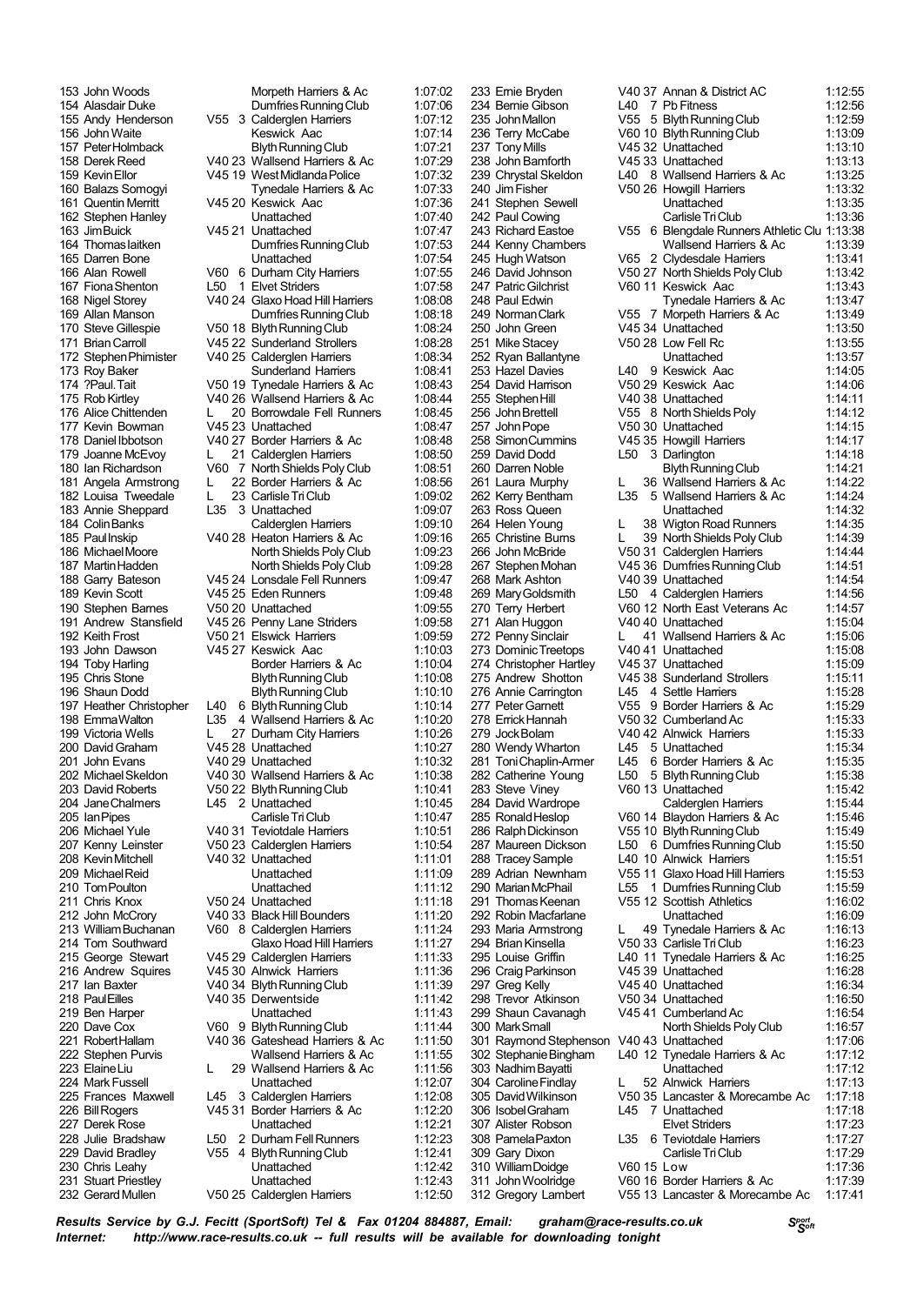315 Alan Bone V60 17 South H&ac<br>316 Julian Coulthard V50 36 Border Harris 319 Mark Chrostowski V40 44 Unattached<br>320 Sarah Watson 1 56 Unattached 343 Christopher Hedley 348 CarlGraham V70 1 Helm Hill Runners 352 Stephen Braithwaite 371 Susan Bolam L45 12 Alnwick Harriers 380 Richard Baker 385 David Hewitson V40 50 Unattached<br>386 Stephen Reynolds V45 47 Unattached 392 David Coates V45 48 Alnwick Harriers 1:22:35

 John McGlynn V55 14 Unattached 1:17:49 DavidNolan Unattached 1:17:54 JulianCoulthard V50 36 Border Harriers & Ac 1:18:07 317 Phillipa Baxter L 55 Blyth Running Club 1:18:08<br>318 Steve Walker V50 37 Blyth Running Club 1:18:08 V50 37 Blyth Running Club<br>1:18:08 V40 44 Unattached 1:18:11 320 Sarah Watson L 56 Unattached 1:18:13<br>321 Joanne Moleod L40 13 Glavo Hoad Hill Harriers 1:18:15 Joanne McLeod L40 13 Glaxo Hoad Hill Harriers 1:18:15 32:32 Clydesdale Harriers 1:18:15<br>1:18:21 1:18:21 Paul Arts Unattached 1:18:21 GillianMoore L35 7 NorthShields PolyClub 1:18:22 325 Jan Oliver L55 2 Tynedale Harriers & Ac<br>326 Ali Wilson L. 60 Border Harriers & Ac 23. 118:24 L50 Border Harriers & Ac 1:18:24<br>118:24 L50 7 Cumberland Ac 1:18:24 327 Margaret Hawley L50 7 Cumberland Ac 1:18:24<br>328 Neil Jamieson V55 15 Unattached 1:18:25 NeilJamieson V55 15 Unattached 1:18:25 Stephen Muir V50 38 Blaydon Harriers & Ac 1:18:28 Daryl Lord Unattached 1:18:29 8 Settle Harriers 1:18:31<br>63 Unattached 1:18:37 Sarah McCrea L 63 Unattached 1:18:37 Carl Pearson Derwent AC 1:18:38 334 Adam Wharton Unattached 1:18:41<br>335 Zoe Williams 1 64 Teviotdale Harriers 1:18:46 335 Zoe Wiliams L 64 Teviotdale Harriers 1:18:46<br>336 Peter Stride V50 39 Talkin Tam ARC 1:18:46 PeterStride V50 39 TalkinTarnARC 1:18:46 V60 18 Cumbria Police Athletics StevePhillips Unattached 1:18:56 David Moxon V45 42 Keighley & Craven Ac 1:18:58 Tony Lowery V40 45 Eden Runners 1:19:00 341 ??? ??? 1:19:05 KeithPalmer V40 46 Unattached 1:19:18 PhilipInglehearn V50 41 Unattached 1:19:35 ChristopherCollett V45 43 Unattached 1:19:41 346 Trevor Wakenshaw 1 V40 47 North Shields Poly 1:19:45<br>347 Cath Burrows 1.40 14 Keswick Aac 1:19:46 1.19:46 L40 14 Keswick Aac 1:19:46<br>1.19:50 1.1 Helm Hill Runners 1.19:50 Nichola Hardy L35 8 Gateshead Harriers & Ac 1:19:56 L40 15 Alnwick Harriers Barrie Evans V60 19 Elvet Striders 1:20:01 Caroline Hasson L 68 Wallsend Harriers & Ac 1:20:03 354 Shirley Gough L45 9 Unattached 1:20:05<br>355 Mel Steer L40 16 Alnwick Harriers 1:20:06 355 Mel Steer  $\frac{140}{16}$  16 Alnwick Harriers 1:20:06<br>356 James Grierson V50 42 Dumfries Running Club 1:20:11 V50 42 Dumfries Running Club PaulFussell Unattached 1:20:13 BobWood V60 20 Blaydon Harriers & Ac 1:20:17 PhilipLee V50 43 Alnwick Harriers 1:20:25 James Dyer TeamCoco 1:20:29 RichardHall V50 44 Elvet Striders 1:20:31 L40 17 Wallsend Harriers & Ac Kathryn Sygrove L40 18 Elvet Striders 1:20:34 David Mossop V40 48 Unattached 1:20:35 RobertWilson V50 45 DumfriesRunningClub 1:20:36 TonyMinikin V65 4 Keighley & Craven Ac 1:20:48 L45 10 Alnwick Harriers Amanda Barron L35 9 Wigton Road Runners 1:21:04 L45 11 Heaton Harriers & Ac 1:21:12 Steffen Haugk V45 44 Unattached 1:21:22 Trish Kay L45 13 Aycliffe Running Club 1:21:31 373 Thomas Davidson V45 45 Dumfries Running Club 1:21:36<br>374 Helen Armstrong L45 14 Cumberland Ac 1:21:38 L45 14 Cumberland Ac Alisn Gyadagno L35 10 Ponteland Runners 1:21:44 Joe Gyadagno Ponteland Runners 1:21:45 Christopher Winspear V45 46 Unattached 1:21:46 378 John Davidson V50 46 Tynedale Harriers & Ac 1:21:47<br>379 Robert Moore V70 2 Tynedale Harriers & Ac 1:21:55 V70 2 Tynedale Harriers & Ac 1:21:55<br>North Shields Poly 1:22:05 Mike Fawcett V60 21 Glaxo Hoad Hill Harriers 1:22:12 PiersTupman V40 49 Unattached 1:22:13 CaroleWilkinson L50 8 Lancaster & Morecambe Ac 1:22:14 Matthew Green Unattached 1:22:17 Stephen Reynolds V45 47 Unattached 1:22:18 Noreen Rees L55 3 NorthShields PolyClub 1:22:20 388 Wayne Greig Carlisle Tri Club 1:22:25<br>389 Christine Hunter L55 4 Tynedale Harriers & Ac 1:22:34 Christine Hunter L55 4 Tynedale Harriers & Ac 1:22:34 5 Tynedale Harriers & Ac Sarah Jones L35 11 Ambleside Ac 1:22:35

405 Hilary Greaves<br>406 Peter Taylor 430 Ian Anscombe 452 Karen Cummings 454 Sarah Thompson L 119 Keswick Aac

393 BillMilbourne V60 22 Claremont Road Runners 1:22:39 394 Sean Macfarlane V50 47 Unattached 1:22:45<br>395 Claire Riches 135 12 Blyth Running Club 1:22:52 395 ClaireRiches L35 12 BlythRunningClub 1:22:52 396 Yvette Devlin L 85 Unattached 1:22:54<br>397 Terry Welsh Claremont Road Runners 1:22:54 397 Terry Welsh Claremont Road Runners<br>398 Peter Manning Communishing V60 23 Blengdale Runners Athleti 398 PeterManning V60 23 Blengdale Runners Athletic Clu 1:22:56 399 Isao Hara North East Veterans Action Francisco Hara North East Veterans Action Francisco Hara North East Veterans Action 186 Wallsend Harriers & Action 1976 400 Emma Osbourn L 86 Wallsend Harriers & Ac 1:22:59<br>401 Carol Whittle Lubbar 15 Glavo Hoad Hill Harriers 1:23:00 401 CarolWhittle L45 15 Glaxo Hoad Hill Harriers 1:23:00 402 Jennifer Rees L 88 NorthShieldsPoly 1:23:00 V70 3 Kendal Amateur Athletic Club 1:23:02<br>V45 49 Unattached 1:23:19 404 Andrew Sweetman V45 49 Unattached 1:23:19 406 Peter Taylor V70 4 CumberlandFellRunners 1:23:43 407 Sarah Cawthorn L 90 Wallsend Harriers & Ac 1:23:51 408 Sally Little Latitude 1:23:55<br>409 Philip Hawley V55 16 Cumberland Ac 1:24:05 1:24:05 Philip Hamilton Computer V55 16 Cumberland Ac 1:24:06<br>1:24:06 1:24:06 410 Vicky Cuthbertson L35 13 Saltwell Harriers 1:24:06<br>411 Stacy Davidson L 93 Wallsend Harriers & Ac 1:24:07 411 Stacy Davidson L 93 Wallsend Harriers & Ac 1:24:07<br>412 Paul Doree V50 48 Unattached 1:24:11 412 PaulDoree V50 48 Unattached 1:24:11 413 LisaWaistell L40 20 Eden Runners 1:24:14 414 Davina Lonsdale L45 17 Blyth Running Club<br>415 Peter Williams V65 6 Kendal Amateur Atl 415 PeterWilliams V65 6 Kendal Amateur Athletic Club 1:24:22 116 Brian Newham V55 17 Unattached 1:24:27<br>417 Garry Vrnon V40 51 Fetcheveryone Running Club 1:24:28 V40 51 Fetcheveryone Running Club 418 Anne Macfarlane L45 18 Unattached 1:24:35 419 Karen Oliphant L40 21 Unattached 1:24:42 420 Chas Steven V50 49 Calderglen Harriers 1:24:42 421 ElisabethSmart L50 9 DumfriesRunningClub 1:24:46 422 Aynsley Herron V45 50 BlythRunningClub 1:24:57 V55 18 Blyth Running Club 1:24:57 424 Nicola Thompson L 99 Unattached 1:24:58 425 Ken Turnbull V60 24 Blyth Running Club 1:25:02 426 Andrew Parker V45 51 Unattached 1:25:04 L45 19 Unattached 428 Jenny Yeo L 101 Pb Fitness 1:25:19 429 Jane Ives L40 22 Elvet Striders 1:25:19 431 Craig Davidson **Unattached** 1:25:25 432 Carl Fursey Black Combe Runners 1:25:36<br>433 George Nicolson 1:06:025 Flyet Striders 1:25:38 433 George Nicolson V60 25 Elvet Striders 1:25:38 434 Lee Sherriff L35 14 Unattached 1:25:44 435 Lindsay Tarn Elvet Striders 1:25:45 436 Dawn Buchanan L 104 Calderglen Harriers<br>437 Gillian Donaldson L40 23 Saltwell Harriers L40 23 Saltwell Harriers 1:26:00 438 MichelleLangley L 106 Elvet Striders 1:26:01 439 Maureen Parker Letter 20 Tynedale Harriers & Ac 1:26:06<br>440 Terry Hart 1:26:09 V60 26 Blyth Running Club 440 Terry Hart V60 26 BlythRunningClub 1:26:09 441 Caroline Campbell L40 24 Gateshead Harriers & Ac 442 Gay Eastoe L55 5 Blengdale Runners Athletic L55 5 Blengdale Runners Athletic Clu 1:26:13 443 RuthWood L45 21 North East Veterans Ac 1:26:33 444 JamesWelsh V45 52 CumberlandAc 1:26:35 445 GillianRobinson L40 25 Gateshead Harriers & Ac 1:26:36 446 Judith Robinson L40 26 Gateshead Harriers & Ac 1:26:36 L40 27 Cumberland Ac 448 Kirsty Findlater L 114 Calderglen Harriers 1:26:41 449 Tony Maddocks V45 53 Wallsend Harriers & Ac 1:26:42 1:26:44 L 115 Unattached 1:26:44<br>
L 116 Elvet Striders 1:26:46 451 Denise Mason L 116 Elvet Striders 1:26:46<br>452 Karen Cummings L35 15 Eden Runners 1:26:50 453 Gael Moffatt L 118 Unattached 1:26:55 455 Joanne Straughan L35 16 BlythRunningClub 1:27:20 456 Alastair Moore Border Harriers & Ac 1:27:24 457 MoragThompson L45 22 CarlisleTriClub 1:27:32 458 DaveThompson V50 50 CarlisleTriClub 1:27:32 459 Fions Todd L35 17 Unattached 1:27:36 460 Russell Couper V45 54 Calderglen Harriers<br>461 Karen Chalkley L45 23 Elvet Striders 461 Karen Chalkley L45 23 Elvet Striders 1:27:46 L45 24 Elswick Harriers 463 Sarah Chaudhri L45 25 CumberlandAc 1:27:50 464 Heather Barrass L 126 Blyth Running Club 1:27:53<br>465 Laura McConnell L 127 Calderglen Harriers 1:27:58 L 127 Calderglen Harriers<br>1 128 Unattached 466 Kathryn Bryant L 128 Unattached 1:28:05 467 Geoff Harrington V60 27 Cumberland Ac 1:28:28 468 Mike Lavery **Canadia 1:28:31** V55 19 Glaxo Hoad Hill Harriers 1:28:31<br>469 Blanche Jandlova L 129 Gateshead Harriers & Ac 1:28:34 469 Blanche Jandlova L 129 Gateshead Harriers & Ac 1:28:34 L 130 Glaxo Hoad Hill Harriers 471 Gordon Bayliff Glaxo Hoad Hill Harriers 1:28:38 472 Shaun Silson V50 51 Eden Runners 1:28:47

*<sup>S</sup>port Results Service by G.J. Fecitt <sup>S</sup>oft (SportSoft) Tel & Fax <sup>01204</sup> 884887, Email: graham@race-results.co.uk Internet: http://www.race-results.co.uk -- full results will be available for downloading tonight*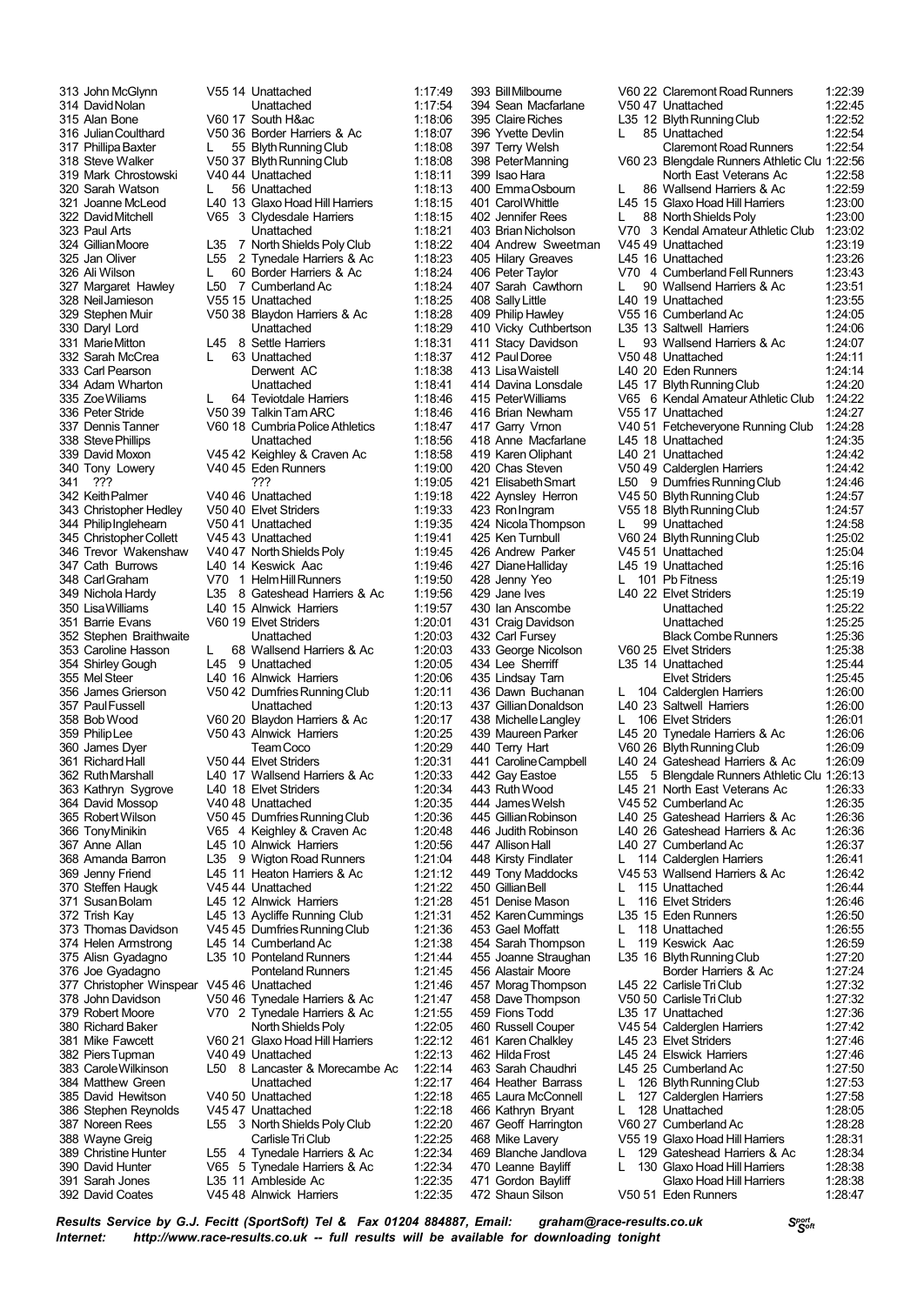| 473 Judith Shotton      |                 | L45 26 Sunderland Strollers            | 1:29:03 | 505 Shaun Mossop        |     | Unattached                         | 1:34:14 |
|-------------------------|-----------------|----------------------------------------|---------|-------------------------|-----|------------------------------------|---------|
| 474 Jackie Leech        |                 | L40 28 Unattached                      | 1:29:25 | 506 Joseph Harker       |     | V70 6 Durham City Harriers         | 1:34:43 |
| 475 Rosemary Todhunter  |                 | L50 10 Allen Valley Striders           | 1:29:35 | 507 Abbie Young         |     | 155 Glaxo Hoad Hill Harriers       | 1:35:06 |
| 476 Alice Heywood       |                 | 134 Unattached                         | 1:29:55 | 508 Eileen Armstrong    | L70 | 2 Tynedale Harriers & Ac           | 1:36:10 |
| 477 Una McCaig          | L65<br>1        | <b>Alnwick Harriers</b>                | 1:30:01 | 509 Sharon Richardson   |     | L45 29 Blyth Running Club          | 1:36:47 |
| 478 Audrey Stewart      | L <sub>50</sub> | 11 Alnwick Harriers                    | 1:30:01 | 510 Kevin Heywood       |     | V70 7 Kendal Amateur Athletic Club | 1:36:53 |
| 479 Gillian Thompson    | 170             | 1 Barrow & Furness Striders Ac 1:30:06 |         | 511 EmmaDetchon         |     | 158 Elvet Striders                 | 1:37:14 |
| 480 Kevin Whitemore     |                 | V60 28 Eden Runners                    | 1:30:10 | 512 Gill Jeffrey        |     | L45 30 Unattached                  | 1:37:55 |
| 481 Tracey Horseman     |                 | L40 29 Unattached                      | 1:30:20 | 513 Shiela Crowford     |     | L40 35 Unattached                  | 1:37:55 |
| 482 Jim Nicolson        |                 | V60 29 Elvet Striders                  | 1:30:22 | 514 Jillian Sturrock    |     | 161 Unattached                     | 1:38:09 |
| 483 Stephen Watson      | V70.            | 5 Cumberland Fell Runners              | 1:30:45 | 515 Pamela Leverton     | L65 | 2 Glaxo Hoad Hill Harriers         | 1:38:25 |
| 484 EmmaRoutledge       |                 | L40 30 Unattached                      | 1:30:50 | 516 Tanya Brown         |     | L40 36 Wigton Road Runners         | 1:38:39 |
| 485 Ken McDonald        | V65             | 7 South Shields Harriers & Ac          | 1:31:01 | 517 Leigh Hill          |     | <b>JRC Striders</b>                | 1:38:40 |
| 486 Lucy Cowton         |                 | L40 31 Unattached                      | 1:31:02 | 518 Graham Jacwues      |     | V50 53 Unattached                  | 1:38:40 |
| 487 Beth Irving         |                 | L35 18 Unattached                      | 1:31:14 | 519 Kevin Whitmore      |     | V50 54 Unattached                  | 1:38:40 |
| 488 Christophe Vever    |                 | Unattached                             | 1:31:14 | 520 Laurence Pearson    |     | V65 8 Clydesdale Harriers          | 1:38:48 |
| 489 Gemma Leadbetter    |                 | 142 Dumfries Running Club              | 1:31:17 | 521 Alison McKie        |     | 164 Carlisle Tri Club              | 1:39:55 |
| 490 Kelsey Buchanan     |                 | L40 32 Gateshead Harriers & Ac         | 1:31:24 | 522 Christine Farnworth | L55 | 6 Elvet Striders                   | 1:40:06 |
| 491 Kev Kendal          |                 | Howgill Harriers                       | 1:31:36 | 523 Alison Williams     |     | L50 14 Unattached                  | 1:40:52 |
| 492 Emma Gillespie      |                 | 144 Unattached                         | 1:31:50 | 524 Mel Warwick         |     | 167 Unattached                     | 1:41:40 |
| 493 Pamela Bousfield    |                 | L35 19 Blaydon Harriers & Ac           | 1:31:58 | 525 Alan Prest          |     | V65 9 Quakers Running Club         | 1:42:00 |
| 494 Joyce Hamilton      |                 | L40 33 Unattached                      | 1:31:59 | 526 Maggie Thompson     |     | 168 Elvet Striders                 | 1:42:19 |
| 495 Judith Drummond     |                 | L40 34 Unattached                      | 1:32:04 | 527 Jennayne Manuel     |     | L40 37 Unattached                  | 1:42:54 |
| 496 John Millan         |                 | V50 52 Unattached                      | 1:32:04 | 528 Katie Roper         |     | 170 Cumberland Ac                  | 1:43:01 |
| 497 Gillian Silson      |                 | L50 12 Eden Runners                    | 1:32:13 | 529 Veronica Eilbeck    |     | L40 38 Unattached                  | 1:43:03 |
| 498 Kate Duffy          |                 | 149 Wallsend Harriers & Ac             | 1:32:36 | 530 Edward Yarwood      |     | V65 10 Unattached                  | 1:43:18 |
| 499 Amanda Green        |                 | L35 20 Unattached                      | 1:32:37 | 531 Carole Burnie       |     | L50 15 Unattached                  | 1:43:25 |
| 500 David Woods         |                 | V40 52 Unattached                      | 1:32:38 | 532 Jenny Cummins       |     | 173 Unattached                     | 1:43:26 |
| 501 Catherine Keevil    |                 | 151 Sam Jones Running Club             | 1:32:44 | 533 Alex Grant          |     | V60 30 Dumfries Running Club       | 1:43:48 |
| 502 LynnClemmitt        |                 | L45 27 Unattached                      | 1:32:56 | 534 Christine Reay      | L60 | 1 Unattached                       | 1:45:25 |
| 503 Stephanie Nicholson |                 | L45 28 Black Hill Bounders             | 1:33:32 | 535 Anita Clementson    |     | L40 39 Elvet Striders              | 1:45:39 |
| 504 Jeanette Warren     |                 | L50 13 Unattached                      | 1:34:13 | 536 James Waters        |     | V65 11 100 Marathon                | 1:45:40 |